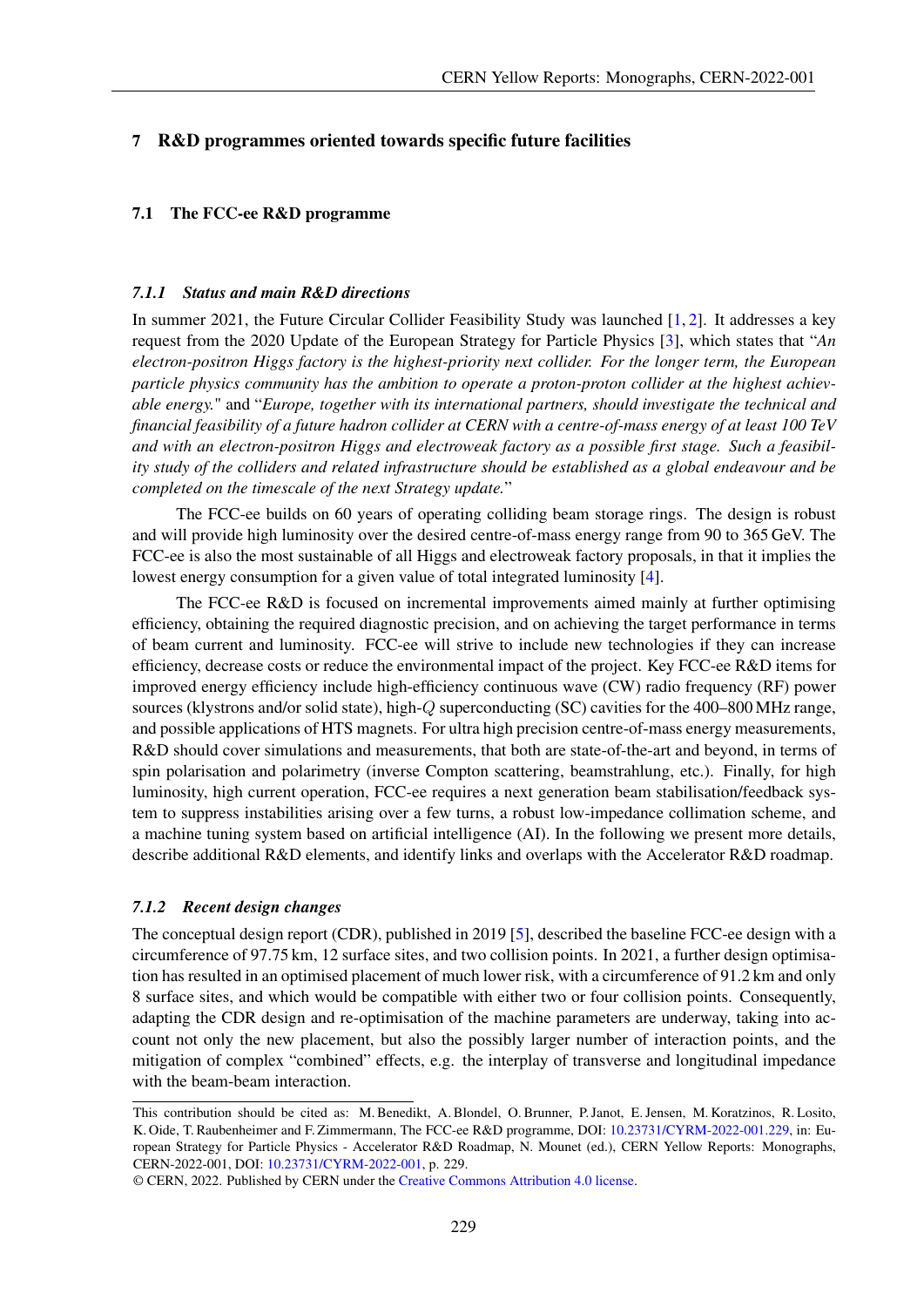#### *7.1.3 SRF cavity developments*

Since Tristan and LEP-2, the superconducting RF system is the underpinning technology for modern circular lepton colliders. The FCC-ee baseline foresees the use of single-cell 400 MHz Nb/Cu cavities for high-current low-voltage beam operation at the Z production energy, four-cell 400 MHz Nb/Cu cavities at the W and H (ZH) energies, and a complement of five-cell bulk Nb 800 MHz cavities at 2 K for low-current high-voltage  $t\bar{t}$  operation [\[5\]](#page-5-1). In the full-energy booster, only multi-cell 400 and 800 MHz cavities will be installed. For the collider, also alternative RF scenarios, with possibly fewer changes between operating points, are being explored, such as novel 600 MHz slotted waveguide elliptical (SWELL) cavities [\[6\]](#page-5-2).

Roadmap R&D work towards superconducting cavities with novel fabrication technology, improved quality factor and high-power couplers described in Section [3.5.1,](#page--1-0) will benefit FCC-ee. Higher-Q cavities could lower the electric power required for the cryogenics and/or decrease the size of the installation. These positive effects will be noticeable at all operating energies. For FCC-ee, a higher quality factor does not lower the RF power required, since almost all the RF power is directly transferred to the circulating beams.

For the Z running, the beam current is high, impedance and higher-order-mode losses are a concern, and here synergies exist with the cavity development for high-current energy recovery linacs (ERLs) in Section [6.6.2,](#page--1-1) e.g.  $R&D$  on  $Nb<sub>3</sub>Sn$ -coated cavities. It is worth emphasising that both ERLs and circular colliders, like FCC-ee, require CW SRF systems.

The R&D items listed in the Roadmap Section [3.5.1](#page--1-0) "SRF challenges and R&D objectives" are all relevant, and so are the elements listed in Section [6.6.2](#page--1-1) "SRF technology and the 4.4 K perspective". The novel fast reactive tuners mentioned in Section [6.6.3](#page--1-2) would also boost the performance of the FCC-ee RF system.

### *7.1.4 Efficient CW RF power sources*

Efficient and compact RF power sources are another key element of the FCC-ee design. The R&D goal is an efficiency higher than 80%, with the aspiration to exceed 90%. In this respect, Section [3.5.3.1](#page--1-3) "Highefficiency klystrons & solid-state amplifiers" defines highly pertinent R&D objectives. However, the RF frequencies proposed for the FCC-ee, of 400–800 MHz, are lower than those considered in Section [3.5.3](#page--1-4) and some, if not all, of the R&D listed in Section [3.5.3.1](#page--1-3) focuses on pulsed RF systems, while prototyping of CW RF power sources in the FCC-ee target frequency range will be required.

### *7.1.5 R&D for the FCC-ee arcs*

Aside from the various RF systems, another major component of the FCC-ee is the regular arc, covering almost 80 km. The arc cells must be cost effective, reliable and easily maintainable. Therefore, as part of the FCC R&D programme it is planned to build a complete arc half-cell mock up including girder, vacuum system with antechamber and pumps, dipole, quadrupole and sextupole magnets, beam-position monitors, cooling and alignment systems, and technical infrastructure interfaces, by the year 2025.

A key element of FCC-ee are the magnets, of rather low field. Constructing some of the magnets in the FCC-ee final focus or arcs based on HTS technology could lower energy consumption and increase operational flexibility. The thrust of this HTS R&D will not be on reaching extremely high field, but on operating lower-field SC magnets at temperatures much higher than liquid He temperatures (between 40 and 77 K). There could be some potential, perhaps marginal, overlap with Roadmap Section [2.6.1](#page--1-5) Part 2 "Demonstrate the suitability of HTS for accelerator magnet applications".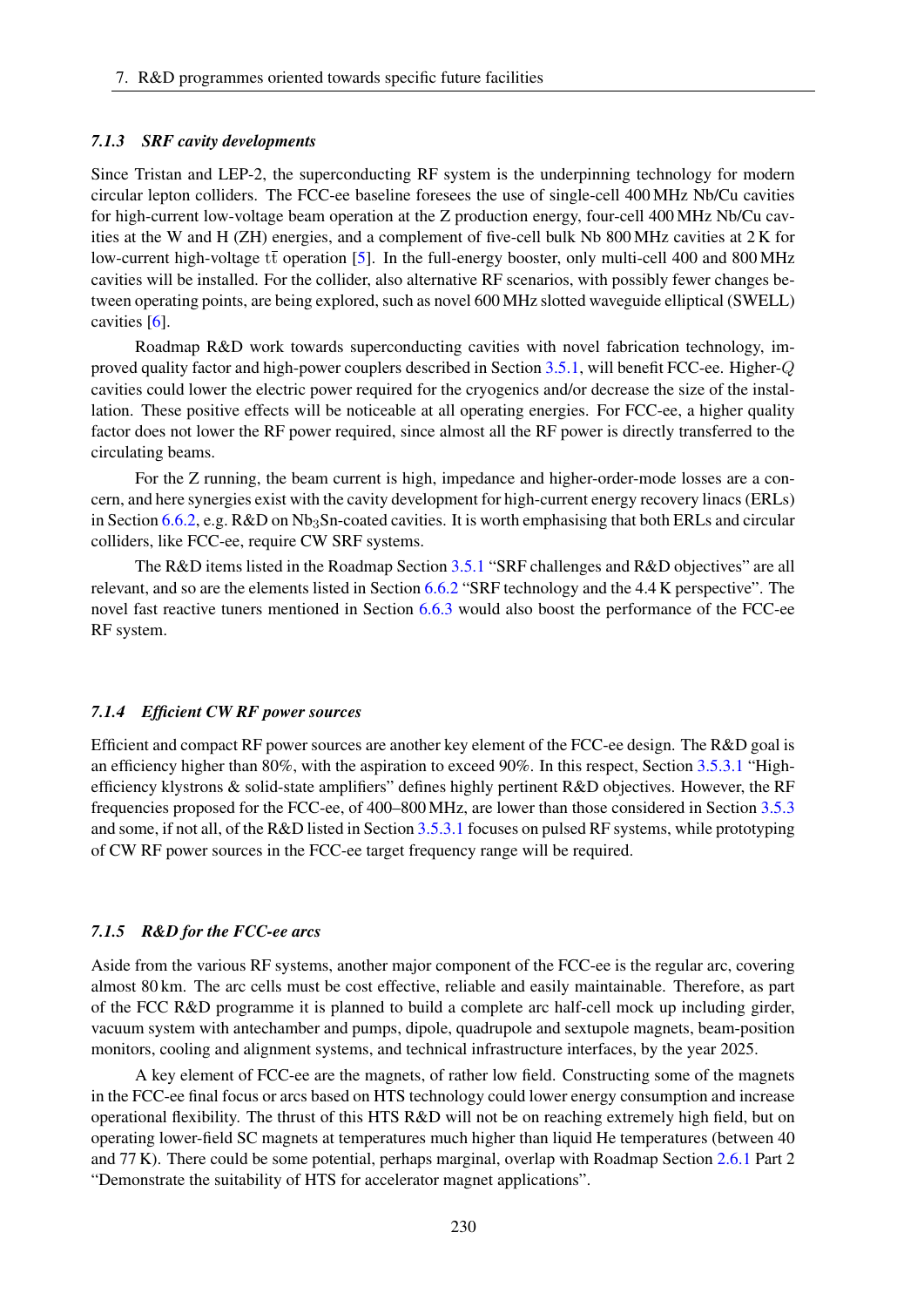# *7.1.6 Beam diagnostics*

As experience at previous and present colliders has taught us, adequate beam diagnostics is essential for reaching or exceeding design performance. For this reason, the FCC-ee R&D programme foresees the prototyping of key beam diagnostics, like bunch-by-bunch longitudinal charge-density monitors, ultra-low emittance measurements, beam-loss and beamstrahlung monitors, real time monitoring of the collision offsets, a polarimeter for each beam able to measure the 3D polarisation vector as well as the beam energy, and fast luminometers.

# *7.1.7 Other R&D and expertise maintenance*

New developments for the FCC infrastructure, or at least a preservation of the know-how presently existing at CERN, are also needed in the domains of radiation to electronics, robotics, general energy optimisation, digital mock-up of the machine, survey and alignment, etc.

# *7.1.8 Polarimetry and centre-of-mass energy calibration*

Highly precise centre-of-mass energy calibration at c.m. energies of 91 GeV (Z pole) and 160 GeV (WW threshold), a cornerstone of the precision physics programme of the FCC-ee, relies on using resonant depolarisation of wiggler-pre-polarised pilot bunches [\[7\]](#page-5-3). The target precision at the Z pole requires a considerable improvement in the understanding of the relationship between the spin-tune, measured by resonant depolarisation, and the beam energies. This improved understanding must begin by beyond the state-of-the art simulations of the spin dynamics in a machine with misalignments and field errors, including the resonant depolarisation process itself. The reduction and control of the centre-of-mass systematics resulting from the combination of collision offsets with residual dispersion will require the development of novel diagnostics and the associated operational procedures. The operation with polarised pilot bunches requires constant and high precision monitoring of the residual 3-D spin-polarisation of the colliding bunches which would affect the physics measurements. This topic is one of the challenging branches of the accelerator physics R&D for FCC-ee.

## *7.1.9 Monochromatisation*

In addition to the four baseline running modes, on the Z pole, at the WW threshold, at the (Z)H production peak, and above the  $t\bar{t}$  threshold, another optional operation mode is presently under investigation for FCC-ee, namely the direct s-channel Higgs production,  $e^+e^- \rightarrow H$ , at a centre-of-mass energy of 125 GeV. Here, a monochromatisation scheme should reduce the effective collision energy spread so as to become comparable to the width of the Higgs [\[8\]](#page-5-4). The monochromatisation scheme, never implemented in any operational collider, requires further accelerator design efforts, which could be implemented in dedicated accelerator beam studies at a suitable facility. The development of the dedicated diagnostics required for the success of this most challenging endeavour will benefit highly from the centre-of-mass energy calibration research discussed above.

# *7.1.10 FCC-ee pre-injector*

Concerning the FCC-ee pre-injector, the CDR design foresaw a pre-booster synchrotron. Now this choice is under scrutiny. As an alternative, and possibly new baseline, it is proposed to extend the energy of the injection linac to 10–20 GeV, for direct injection into the full-energy booster. The S-band linac could be based on state-of-the-art technology as employed for the FERMI upgrade at the Elettra synchrotron radiation facility. The R&D foreseen in Section [3.5.2.2](#page--1-6) "NC RF manufacturing technology" could further improve the S-band cavity performance and fabrication methods, and lower the cost of this linac.

It is also envisaged to design, construct and then test with beam a novel positron source plus capture linac, and measure the achievable positron yield, at the PSI SwissFEL facility, with a primary electron energy that can be varied from 0.4 to 6 GeV.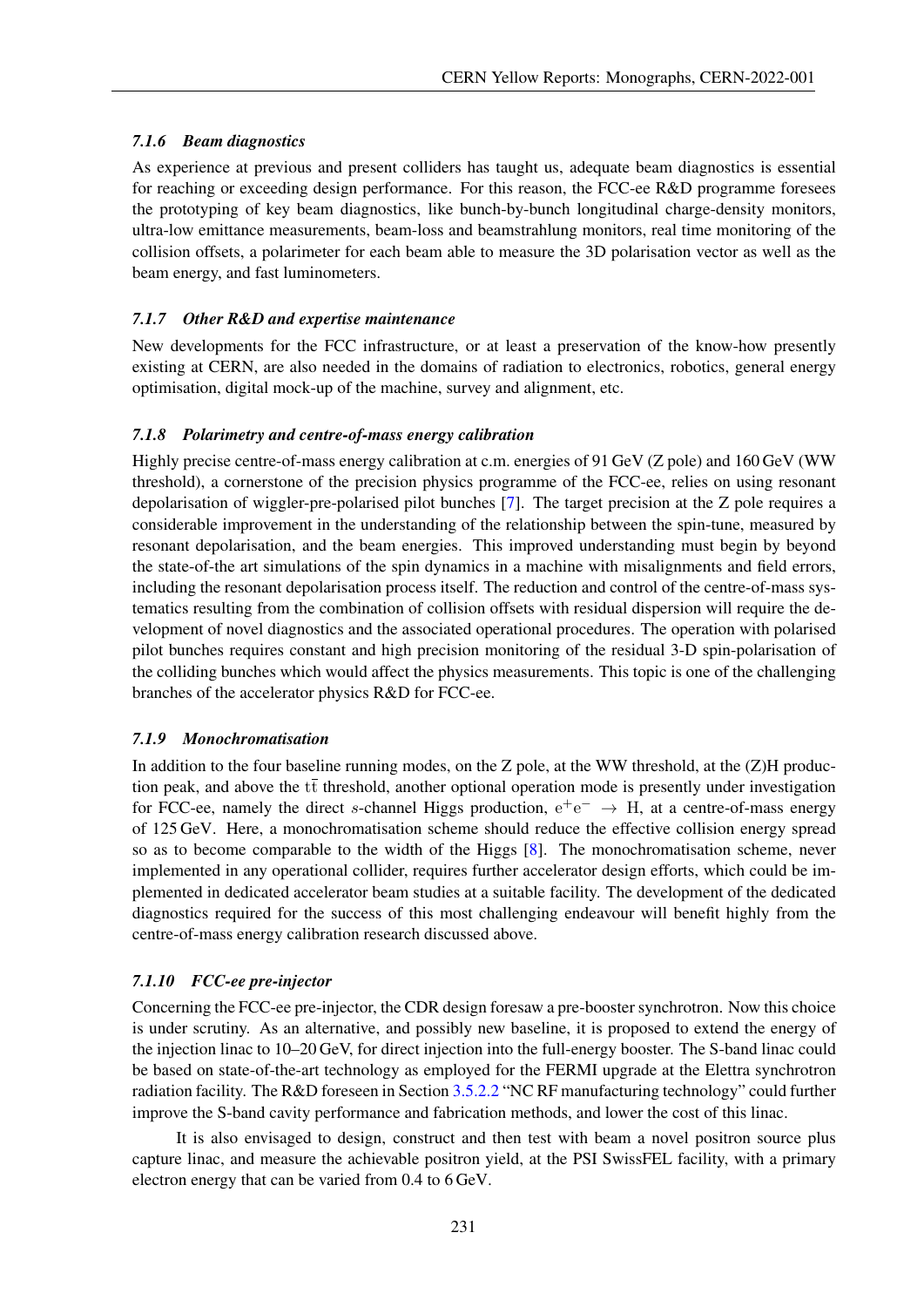Should the relevant developments listed in Sections [4.6.4](#page--1-7) and [4.6.5](#page--1-8) be successful, then a lowemittance plasma based electron source and plasma injector linac might reduce the size and the cost of the FCC-ee pre-injector. The plasma linac would need to have demonstrated the capability of accelerating positrons at the desired beam current and beam quality.

### *7.1.11 Full energy booster*

The injection energy for the full-energy booster is defined by the field quality of its low-field magnets. Magnet development and prototyping of booster dipole magnets, along with field measurements, should guide the choice of the injection energy.

#### *7.1.12 Lessons from SuperKEKB and beam studies*

The SuperKEKB collider, presently being commissioned [\[9\]](#page-5-5), features many of the key elements of FCCee: double ring, large crossing angle, low vertical IP beta function  $\beta_y^*$  (design value ~0.3 mm), short design beam lifetime of a few minutes, top-up injection, and a positron production rate of up to several  $10^{12}/s$ . SuperKEKB has achieved, in both rings, the world's smallest ever  $\beta_y^*$  of 0.8 mm, which also is the lowest value considered for FCC-ee. Profiting from a new "virtual" crab-waist collision scheme, first developed for FCC-ee [\[10\]](#page-5-6), in June 2021 SuperKEKB reached a world record luminosity of  $3.12 \times 10^{34}$  cm<sup>-2</sup>s<sup>-1</sup> [\[9\]](#page-5-5). However, many issues still need to be addressed, such as a vertical emittance larger than expected, even at low intensity or without collision, collimator impedance and single-bunch instability threshold, unexplained sudden beam loss without any beam oscillation, insufficient quality of the injected beam, etc.

In view of the SuperKEKB experience, studies of vertical emittance tuning is another important R&D frontier for FCC-ee. This includes simulating realistic beam measurements, constructing optics tuning knobs, especially for the final focus, and developing beam-based alignment procedures for the entire ring. Software development also is an important component of this activity. Effects of beam-beam collisions and monitor resolution limits need to be considered, as should be the impact of machine errors and tuning on the dynamic aperture and on the achievable polarisation levels.

Beam studies relevant to FCC-ee — for example on optics correction, vertical emittance tuning, crab-waist collisions, or beam energy calibration — can, and will, also be conducted at INFN-LNF/- DAFNE, DESY/PETRA III, BINP/VEPP-4M, and KIT/KARA [\[11\]](#page-5-7).

#### *7.1.13 Concrete roadmap synergies*

Considering the different chapters of the Roadmap, we can identify the following items that could help support the FCC-ee performance and/or lower its cost and environmental impact:

- High-field magnets: This HFM programme is fundamental for FCC-hh. FCC-ee could also profit if the HTS magnet R&D helped demonstrate the feasibility of lower-field HTS magnets operated at higher temperature, with emphasis on lowering their cost (Sections [2.5.1,](#page--1-9) [2.6.1](#page--1-5) Part 2, [2.6.2,](#page--1-10) [2.7.3](#page--1-11) and [2.7.4\)](#page--1-12). In particular, the answers to questions Q7 and Q8 (Section [2.6.2\)](#page--1-10) would be of interest to FCC-ee ("Q7: Besides magnetic field reach, is HTS a suitable conductor for accelerator magnets, considering all aspects from conductor to magnet and from design to operation?" "Q8: What engineering solutions, existing or to be developed and demonstrated, will be required to build and operate such magnets, also taking into account material availability and manufacturing cost?").
- High-gradient RF structures and systems: Higher gradients than today are not the primary interest for the FCC-ee SRF system, but limiting energy consumption and improving accelerator reliability are a common focus. Numerous synergies can be spotted. In particular, the R&D effort on "Thin superconducting films for SRF cavities" (Section [3.5.1.3\)](#page--1-13) is well matched to the needs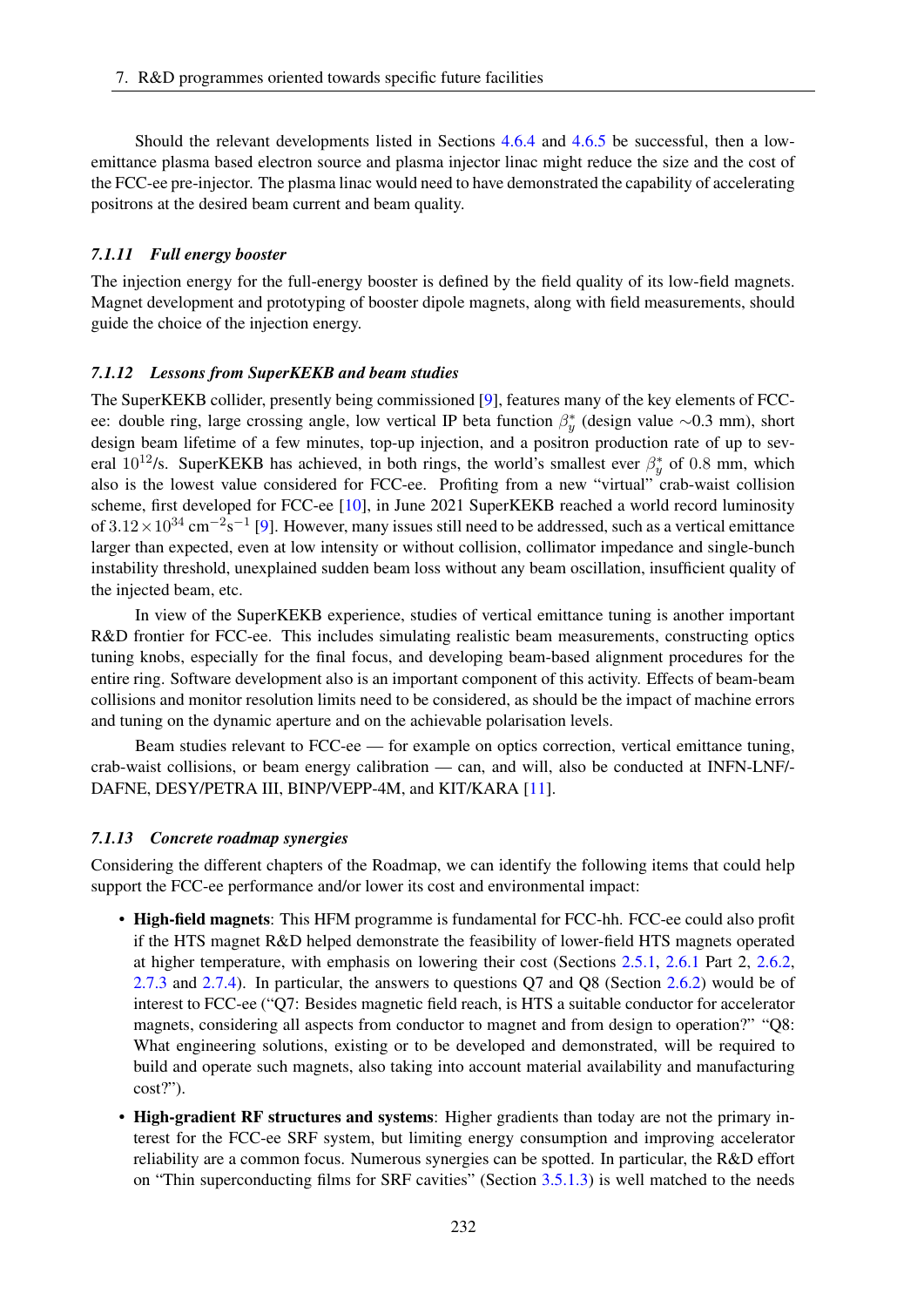of FCC-ee. The R&D on both fundamental and high-power couplers (Section [3.5.1.4\)](#page--1-14) is equally of immediate interest. Higher-efficiency CW RF power sources such as a novel generation of klystrons or advanced solid-state devices (Section [3.5.3.1\)](#page--1-3) are required for FCC-ee; the 200 MHz CW solid-state source example from the CERN Super Proton Synchrotron (SPS) is encouraging. "Technologies to reduce RF power needs for acceleration" (Section [3.5.3.3\)](#page--1-15) and, in particular, the Ferro Electric Fast Reactive Tuner, or FE-FRT (Section [3.5.3.3\)](#page--1-15), might smoothen FCC-ee RF operation when re-injecting the full beam after an abort, although in regular operation with top-up the beam currents are approximately constant. Some of the NC RF development would be relevant for the FCC-ee S-band injector linac, especially improvements on NC RF manufacturing technology (Section [3.5.2.2\)](#page--1-6). Part of the work described in Section [3.5.3.5](#page--1-16) on "Artificial Intelligence (AI) and machine learning" for RF operation could potentially overlap with the development of an AIbased machine tuning system for FCC-ee. Adequate technical SRF infrastructure (Section [3.7\)](#page--1-17) is of prime importance for the FCC-ee SRF R&D.

- High-gradient plasma and laser accelerators: A plasma based linac could be an alternative to the S-band linac, and reduce cost, provided such a linac can accelerate a positron beam with the desired charge/current and emittance. An ultra-low-emittance plasma source for the electron beam could also be helpful. In this sense, the positron technical demonstrations (2026), work on advanced plasma photoguns (2027), and the development of plasma sources for high-repetition rate, multi-GeV stages (by 2035) (Sections [4.6.4](#page--1-7) and [4.6.5\)](#page--1-8) are all of potential relevance to FCC-ee.
- Bright muon beams and muon colliders: There is no obvious overlap of this effort with the FCC-ee R&D needs for the next decade.
- Energy-recovery linacs: The SRF technology programme for ERLs perfectly matches the needs of FCC-ee (Section [6.6.2\)](#page--1-1). The Roadmap states: "ERL SRF system developments must now focus on – system designs compatible with high beam currents and the associated HOM excitation; – handling of transients and microphonic detuning that otherwise require a large RF overhead to maintain RF stability; – enhanced cryogenic efficiency of SRF modules." All three of these items also apply to FCC-ee. In addition, the CW mode of operation and the RF frequency, e.g. for PERLE, are the same or quite similar. The aforementioned synergies with ERL developments relate to the SRF technology R&D programmes, and not to any use of ERLs as acceleration technology for the FCC-ee. There also is a common interest in FRTs, and there may be several synergies in R&D for novel beam instrumentation, such as non-intercepting diagnostics, beam halo and beam loss monitoring, etc. (see Sections [6.6.4](#page--1-18) and [6.8.3\)](#page--1-19).

Prioritising within the five relevant chapters of the LDG Roadmap, several items listed in Chapters 3 and 6 with impact on the FCC-ee RF systems are the most important and urgent ones, namely SRF thin film technology, high efficiency RF power sources, and HOM/fundamental coupler development. At second place appear improved manufacturing techniques for an S-band linac.

### References

- <span id="page-4-0"></span>[1] Organisational structure of the FCC feasibility study. Restricted CERN Council—Two-hundred-and-third session, *CERN/SPC/1155/Rev.2*, Jun 2021, <http://cds.cern.ch/record/2774006>.
- <span id="page-4-1"></span>[2] Main deliverables and timeline of the FCC feasibility study. Restricted CERN Council—Two-hundred-and-third session, *CERN/SPC/1161*, Jun 2021, <http://cds.cern.ch/record/2774007>.
- <span id="page-4-2"></span>[3] 2020 update of the European Strategy for Particle Physics (Brochure), *CERN-ESU-015*, 2020, <https://doi.org/10.17181/CERN.JSC6.W89E>.